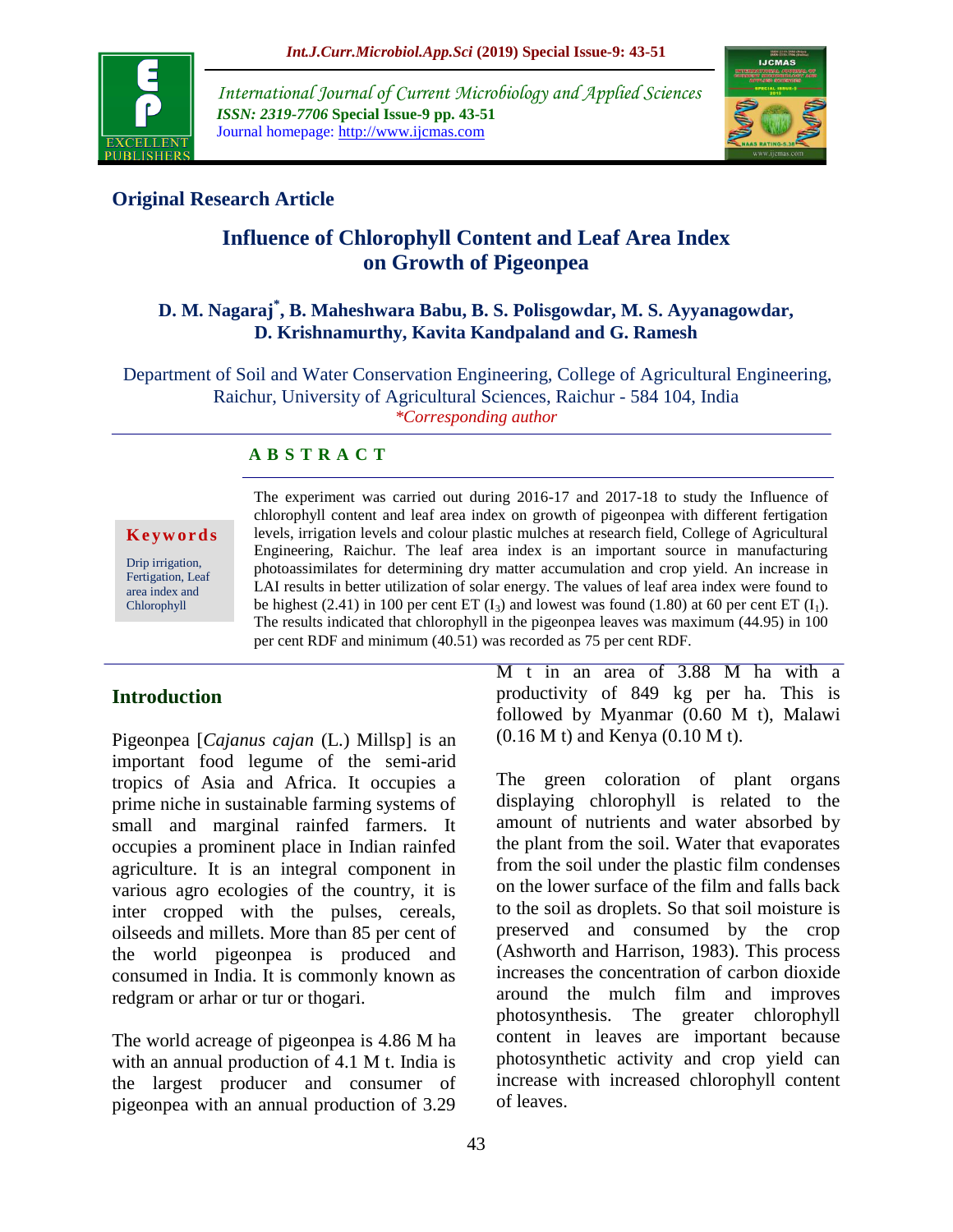#### **Materials and Methods**

The experiment was carried out during 2016- 17 and 2017-18 to study the Influence of chlorophyll content and leaf area index on growth of pigeonpea with different fertigation levels, irrigation levels and colour plastic mulches at research field, College of Agricultural Engineering, Raichur.

## **Leaf area index (LAI)**

The leaf area index (LAI) was measured with an AccuPAR 80 Ceptometer (Decagon Devices, Inc., Pullman, WA, USA) between 11:30 am and 3:30 pm.

The Ceptometer contains 80 individual quantum sensors on the probe and automatically calculates LAI based on PAR readings from the ground to the top of the crop canopy. The observations were recorded at different growth stages *viz*., at 90, 135 DAT and also at harvesting.

#### **Chlorophyll content of leaves**

The chlorophyll content of green leaves of each of five tagged plants was recorded at different growth stages. For this estimation, Chlorophyll meter (Model, SPAD-502) was used and values obtained were expressed in percentage (%).

#### **Results and Discussion**

#### **Leaf area index (LAI)**

The results pertaining to leaf area index (LAI) affected by different fertigation levels, various drip irrigation levels and plastic colour mulches was studied in pigeonpea crop at various growth stages i.e. 90, 135 DAT and at harvest. The leaf area index of pigeonpea in all treatment data are presented in Table 1 and Figure 1. Leaf area index

being an important tool to quantifying the photosynthesis accumulation in sink, resulted in increased growth of pigeonpea.

The leaf area index is an important source in manufacturing photo assimilates for determining dry matter accumulation and crop yield. An increase in LAI results in better utilization of solar energy. Thus, leading to higher dry matter accumulation through the process of photosynthesis. It is a positive index with direct influence on plant growth. Nitrogenous fertilizer was utilized more efficiently to develop leaves with optimum size (full leaf size) with more frequent availability of water. Nitrogen tremendously increasing leaf area expansion, number of palisade cells, chloroplast development and total protein contents in pigeonpea (Santosh Kumari, 2012). At the time of shooting, the treatment 100 per cent RDF recorded maximum leaf area index and lowest LAI was observed in 75 per cent RDF. Growth analysis is necessary to understand the plant growth in quantitative terms and to interpret crop yields under different environments (Kuttimani *et al.,* 2013).

Leaf area index increased from emergence and reached its peak at crop maturity. However, leaf area index declined when crop reached senescence. The formation of abscisic acid in roots and its consequence translocation from root to shoot can cause reduced stomatal conductance and transpiration rate of leaves. The values of leaf area index were found to be highest in 100 per cent  $ET(I_3)$  and were closely followed 80 per cent ET  $(I_2)$ . However, the limited water supply to pigeonpea at 60 per cent  $ET(I_1)$ affected the physiological development of the crop, the effect of which was highly pronounced during the maturity stage of the crop when the crop actually needed appreciable quantity of water for its water demand (Konyeha and Alatise, 2013).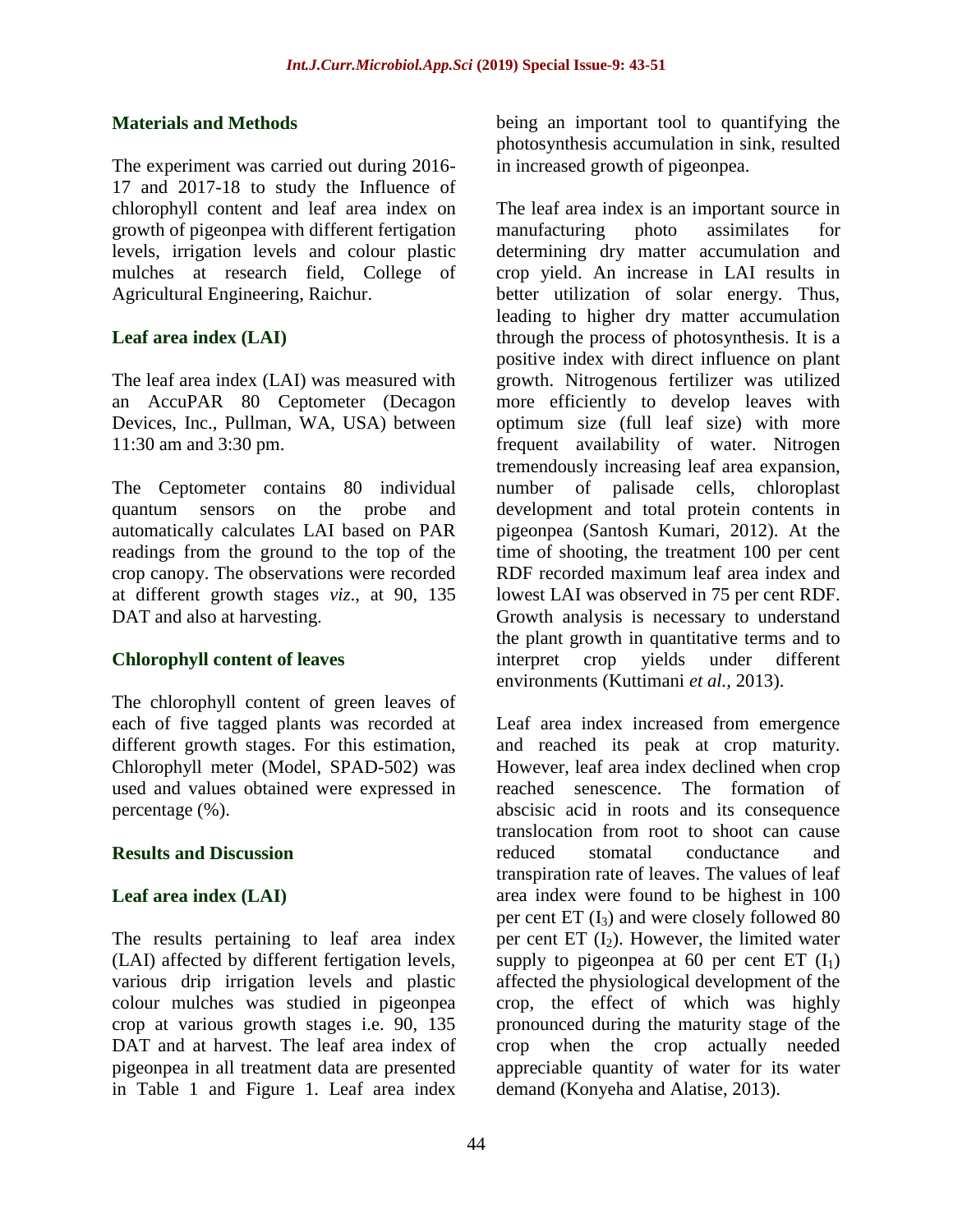| <b>Treatments</b>        | Leaf area index |                        |               |           |                                     |               |                          |           |               |  |  |
|--------------------------|-----------------|------------------------|---------------|-----------|-------------------------------------|---------------|--------------------------|-----------|---------------|--|--|
|                          |                 | <b>90 DAT</b>          |               |           | <b>135 DAT</b>                      |               | <b>At Harvest</b>        |           |               |  |  |
|                          | 2016-17         | 2017-18                | <b>Pooled</b> | 2016-17   | 2017-18                             | <b>Pooled</b> | 2016-17                  | 2017-18   | <b>Pooled</b> |  |  |
| <b>Fertilizer levels</b> |                 |                        |               |           |                                     |               |                          |           |               |  |  |
| F <sub>1</sub>           | 1.75            | 1.72                   | 1.73          | 1.81      | 1.78                                | 1.80          | 1.78                     | 1.74      | 1.76          |  |  |
| F <sub>2</sub>           | 2.32            | 2.28                   | 2.30          | 2.34      | 2.31                                | 2.33          | 2.34                     | 2.27      | 2.30          |  |  |
| S.Em <sub>±</sub>        | 0.06            | 0.06                   | 0.06          | 0.04      | 0.04                                | 0.04          | 0.06                     | 0.05      | 0.05          |  |  |
| C.D. at 5%               | 0.38            | 0.38                   | 0.38          | 0.27      | 0.26                                | 0.27          | 0.36                     | 0.27      | 0.31          |  |  |
| <b>Irrigation levels</b> |                 |                        |               |           |                                     |               |                          |           |               |  |  |
| ${\rm I}_1$              | 1.80            | 1.76                   | 1.78          | 1.83      | 1.80                                | 1.82          | 1.84                     | 1.76      | 1.80          |  |  |
| I <sub>2</sub>           | 1.89            | 1.86                   | 1.87          | 1.94      | 1.91                                | 1.93          | 1.91                     | 1.87      | 1.89          |  |  |
| $I_3$                    | 2.41            | 2.38                   | 2.39          | 2.46      | 2.43                                | 2.45          | 2.43                     | 2.39      | 2.41          |  |  |
| S.Em.±                   | 0.08            | 0.08                   | 0.08          | 0.06      | 0.07                                | 0.07          | 0.06                     | 0.07      | 0.06          |  |  |
| C.D. at 5%               | 0.26            | 0.26                   | 0.26          | 0.21      | 0.21                                | 0.21          | 0.20                     | 0.22      | 0.20          |  |  |
| <b>Mulching</b>          |                 |                        |               |           |                                     |               |                          |           |               |  |  |
| $M_1$                    | 2.62            | 2.59                   | 2.61          | 2.70      | 2.67                                | 2.69          | 2.66                     | 2.63      | 2.65          |  |  |
| $M_2$                    | 2.23            | 2.20                   | 2.21          | 2.29      | 2.26                                | 2.27          | 2.26                     | 2.22      | 2.24          |  |  |
| $M_3$                    | 2.02            | 1.99                   | 2.01          | 2.08      | 2.05                                | 2.06          | 2.04                     | 2.01      | 2.02          |  |  |
| $M_4$                    | 1.25            | 1.21                   | 1.23          | 1.24      | 1.22                                | 1.23          | 1.27                     | 1.18      | 1.22          |  |  |
| S.Em.±                   | 0.10            | 0.10                   | 0.10          | 0.09      | 0.09                                | 0.09          | 0.09                     | 0.09      | 0.09          |  |  |
| C.D. at 5%               | 0.28            | 0.29                   | 0.29          | 0.25      | 0.25                                | 0.25          | 0.25                     | 0.25      | 0.25          |  |  |
| Interactions             | <b>NS</b>       | <b>NS</b>              | <b>NS</b>     | <b>NS</b> | <b>NS</b>                           | <b>NS</b>     | <b>NS</b>                | <b>NS</b> | <b>NS</b>     |  |  |
| CV(%)                    | 20.89           | 21.40                  | 21.14         | 17.87     | 18.21                               | 18.04         | 18.38                    | 18.24     | 18.08         |  |  |
| General Mean             | 2.03            | 2.00                   | 2.01          | 2.08      | 2.05                                | 2.06          | 2.06                     | 2.01      | 2.03          |  |  |
| $NS - Non significant$   |                 | Main treatments: (F)   |               |           | Sub treatments: (I)                 |               | Sub-Sub treatments: (M)  |           |               |  |  |
|                          |                 | $F_1$ :75 per cent RDF |               |           | $I1$ : Irrigation at 60 per cent ET |               | $M_1$ : White over black |           |               |  |  |

### **Table.1** Leaf area index of pigeonpea as influenced by fertilizer levels, irrigation levels and colour plastic mulching during 2016-17 and 2017-18

 $I_3$ : Irrigation at 100 per cent ET

 $F_1:75$  per cent RDF<br>  $F_2: 100$  per cent RDF<br>  $F_3: 100$  per cent RDF<br>  $F_4: 100$  per cent RDF<br>  $F_5: 100$  per cent RDF<br>  $F_6: 100$  per cent RDF<br>  $F_7: 100$  per cent RDF  $I_2$ : Irrigation at 80 per cent ET  $I_3$ : Irrigation at 100 per cent ET  $I_4$ : Complete black

M4: Control (without mulch)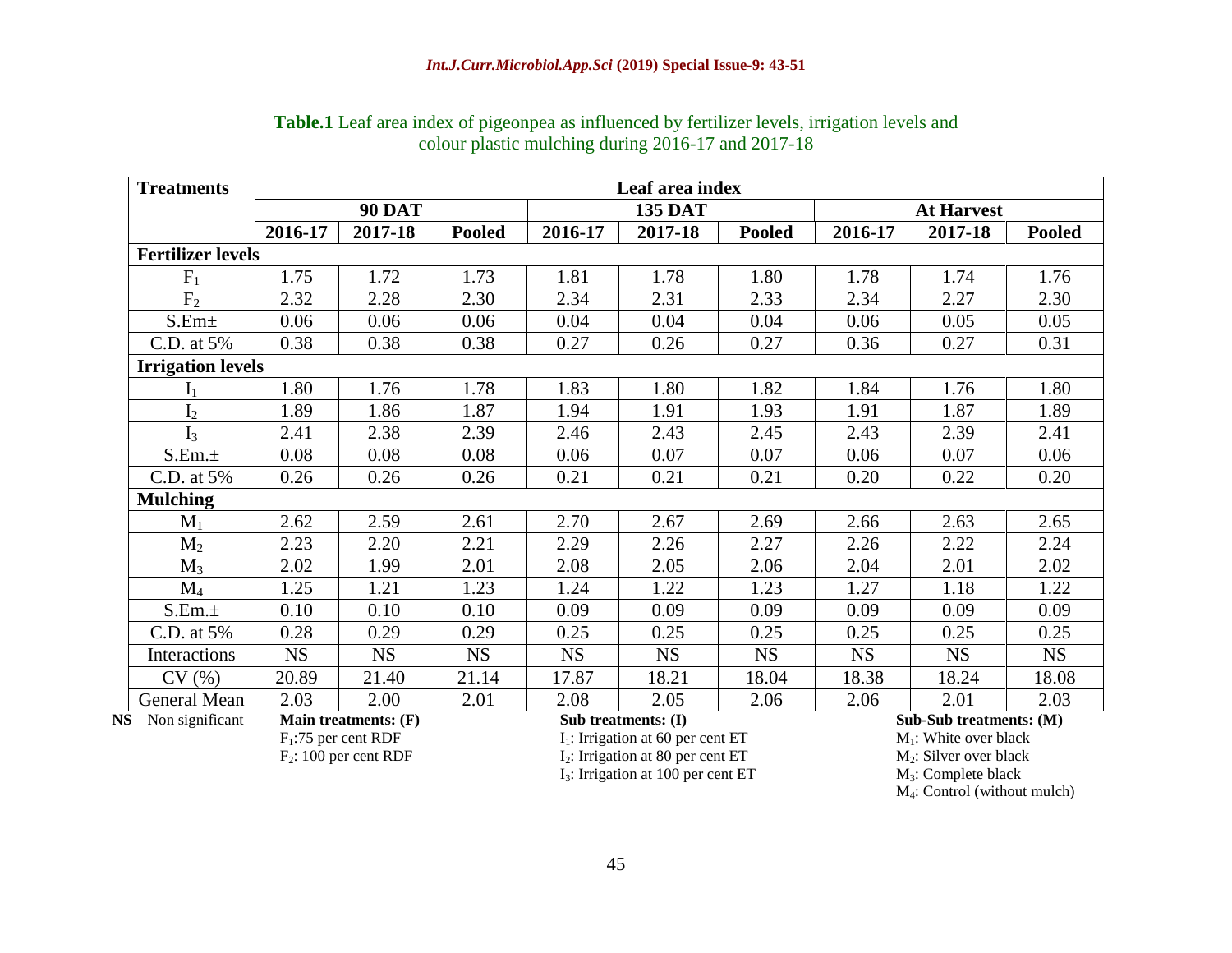| <b>Treatments</b>        | <b>Chlorophyll content</b> |                              |              |               |                     |              |                |                                                |              |                |           |              |
|--------------------------|----------------------------|------------------------------|--------------|---------------|---------------------|--------------|----------------|------------------------------------------------|--------------|----------------|-----------|--------------|
|                          | <b>45 DAT</b>              |                              |              | <b>90 DAT</b> |                     |              | <b>135 DAT</b> |                                                |              | At harvest DAT |           |              |
|                          | 2016-                      | 2017-                        | <b>Poole</b> | 2016-         | $2017 -$            | <b>Poole</b> | 2016-          | 2017-                                          | <b>Poole</b> | 2016-          | 2017-18   | <b>Poole</b> |
|                          | 17                         | 18                           | $\mathbf d$  | 17            | 18                  | d            | 17             | 18                                             | d            | 17             |           | d            |
| <b>Fertilizer levels</b> |                            |                              |              |               |                     |              |                |                                                |              |                |           |              |
| $F_1$                    | 50.03                      | 42.38                        | 46.21        | 57.57         | 51.64               | 54.61        | 59.41          | 53.27                                          | 56.34        | 44.31          | 40.22     | 42.26        |
| F <sub>2</sub>           | 53.02                      | 43.21                        | 48.12        | 57.74         | 52.94               | 55.34        | 59.57          | 54.54                                          | 57.06        | 44.59          | 40.53     | 42.56        |
| $S.Em\pm$                | 1.46                       | 0.49                         | 0.05         | 1.14          | 1.16                | 0.01         | 1.03           | 1.18                                           | 0.01         | 1.07           | 0.37      | 0.01         |
| C.D. at 5%               | <b>NS</b>                  | <b>NS</b>                    | 0.15         | <b>NS</b>     | <b>NS</b>           | 0.03         | <b>NS</b>      | <b>NS</b>                                      | 0.03         | <b>NS</b>      | <b>NS</b> | 0.03         |
| <b>Irrigation levels</b> |                            |                              |              |               |                     |              |                |                                                |              |                |           |              |
| ${\rm I}_1$              | 48.71                      | 40.86                        | 44.79        | 55.05         | 49.74               | 52.40        | 57.65          | 51.24                                          | 54.45        | 42.65          | 38.36     | 40.51        |
| I <sub>2</sub>           | 51.32                      | 42.25                        | 46.79        | 56.81         | 52.22               | 54.51        | 58.81          | 53.72                                          | 56.26        | 43.81          | 39.75     | 41.78        |
| $I_3$                    | 54.56                      | 45.27                        | 49.92        | 60.51         | 54.92               | 57.72        | 61.99          | 56.76                                          | 59.38        | 46.93          | 42.99     | 44.95        |
| S.Em.±                   | 0.82                       | 0.83                         | 0.91         | 1.15          | 1.19                | 1.01         | 0.99           | 1.31                                           | 1.12         | 1.00           | 1.10      | 0.85         |
| C.D. at 5%               | 2.69                       | 2.72                         | 0.25         | 3.74          | 3.89                | 2.86         | 3.22           | 4.27                                           | 3.05         | 3.27           | 3.59      | 2.36         |
| <b>Mulching</b>          |                            |                              |              |               |                     |              |                |                                                |              |                |           |              |
| $M_1$                    | 55.75                      | 45.91                        | 50.83        | 61.75         | 56.17               | 58.96        | 63.75          | 57.58                                          | 60.67        | 48.75          | 43.63     | 46.19        |
| $M_2$                    | 51.34                      | 44.17                        | 47.76        | 59.12         | 53.92               | 56.52        | 61.25          | 55.51                                          | 58.38        | 46             | 41.68     | 43.84        |
| $M_3$                    | 51.21                      | 41.54                        | 46.38        | 56.31         | 51.01               | 53.66        | 58.11          | 52.69                                          | 55.40        | 43.25          | 39.32     | 41.29        |
| $M_4$                    | 47.82                      | 39.56                        | 43.68        | 53.45         | 48.06               | 50.76        | 54.83          | 49.84                                          | 52.34        | 39.81          | 36.82     | 38.32        |
| S.Em.±                   | 0.75                       | 0.43                         | 0.52         | 0.82          | 0.51                | 0.60         | 0.85           | 0.60                                           | 0.55         | 0.85           | 0.44      | 0.32         |
| C.D. at 5%               | 2.12                       | 1.23                         | 1.45         | 2.33          | 1.45                | 1.82         | 2.41           | 1.72                                           | 1.61         | 2.43           | 1.25      | 0.96         |
| Interactions             | <b>NS</b>                  | <b>NS</b>                    | <b>NS</b>    | <b>NS</b>     | <b>NS</b>           | <b>NS</b>    | <b>NS</b>      | <b>NS</b>                                      | <b>NS</b>    | <b>NS</b>      | <b>NS</b> | <b>NS</b>    |
| CV(%)                    | 6.15                       | 4.28                         | 5.69         | 6.03          | 4.13                | 8.96         | 6.04           | 4.75                                           | 7.45         | 8.14           | 4.61      | 8.25         |
| <b>General Mean</b>      | 51.53                      | 42.79                        | 47.16        | 57.66         | 52.29               | 54.98        | 59.48          | 53.92                                          | 56.69        | 44.45          | 40.37     | 42.41        |
| $NS - Non significant$   |                            | Main treatments: (F)<br>E.75 |              |               | Sub treatments: (I) |              |                | Sub-Sub treatments: (M)<br>$M = W/L$ , $1.1.1$ |              |                |           |              |

### **Table.2** Chlorophyll content of pigeonpea as influenced by fertilizer levels, irrigation levels and colour plastic mulching during 2016- 17 and 2017-18

 $F_1:75$  per cent RDF  $I_1:$  Irrigation at 60 per cent ET  $I_2: 100$  per cent RDF  $I_2:$  Irrigation at 80 per cent ET  $M_2:$  Silver over black  $I_2$ : Irrigation at 80 per cent ET  $I_3$ : Irrigation at 100 per cent ET  $I_3$ : Complete black

 $I_3$ : Irrigation at 100 per cent ET

M4: Control (without mulch)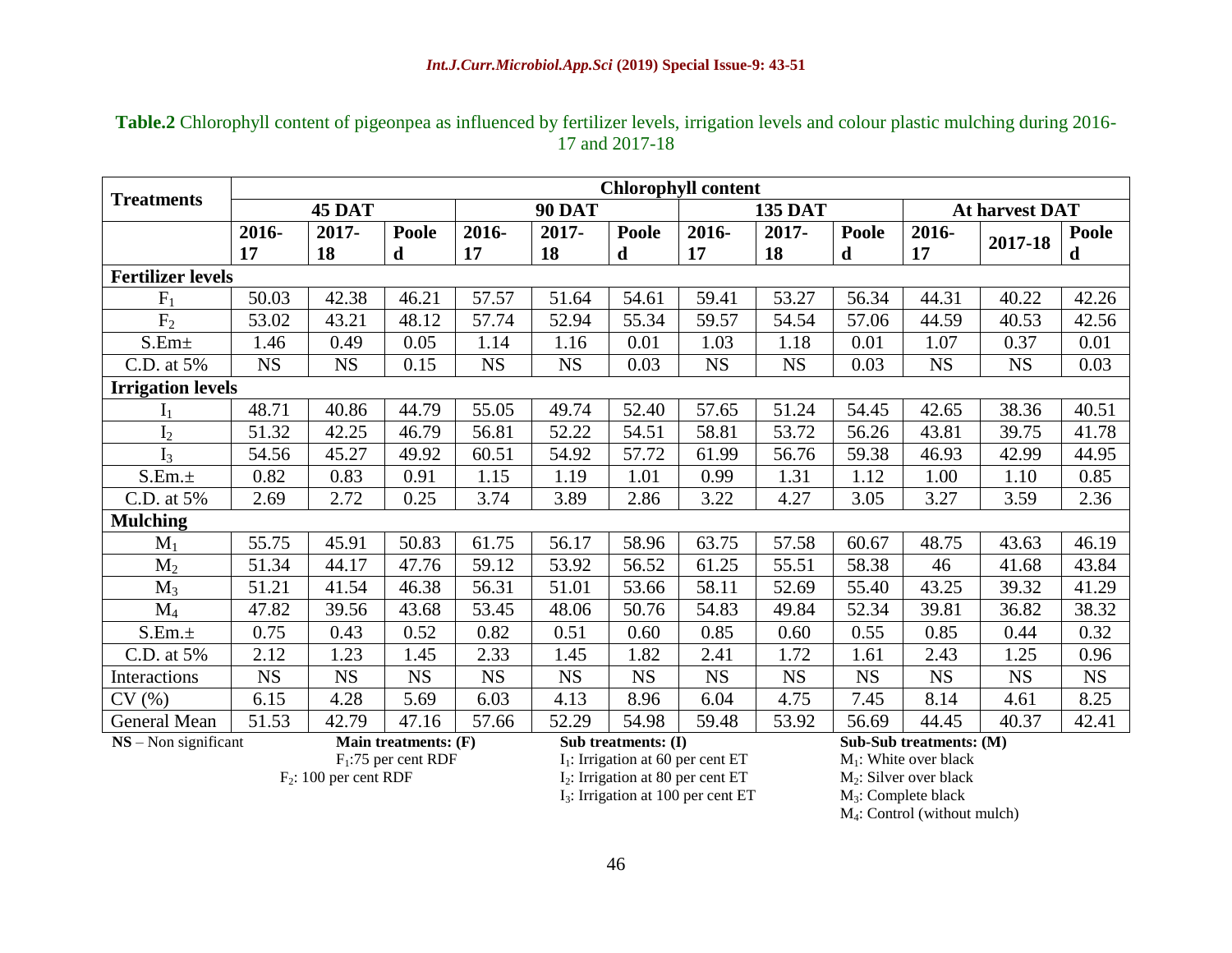

**Fig.1** Effect of different fertigation levels, irrigation levels and color plastic mulches on leaf area index for pigeonpea during 2016-17 and 2017-18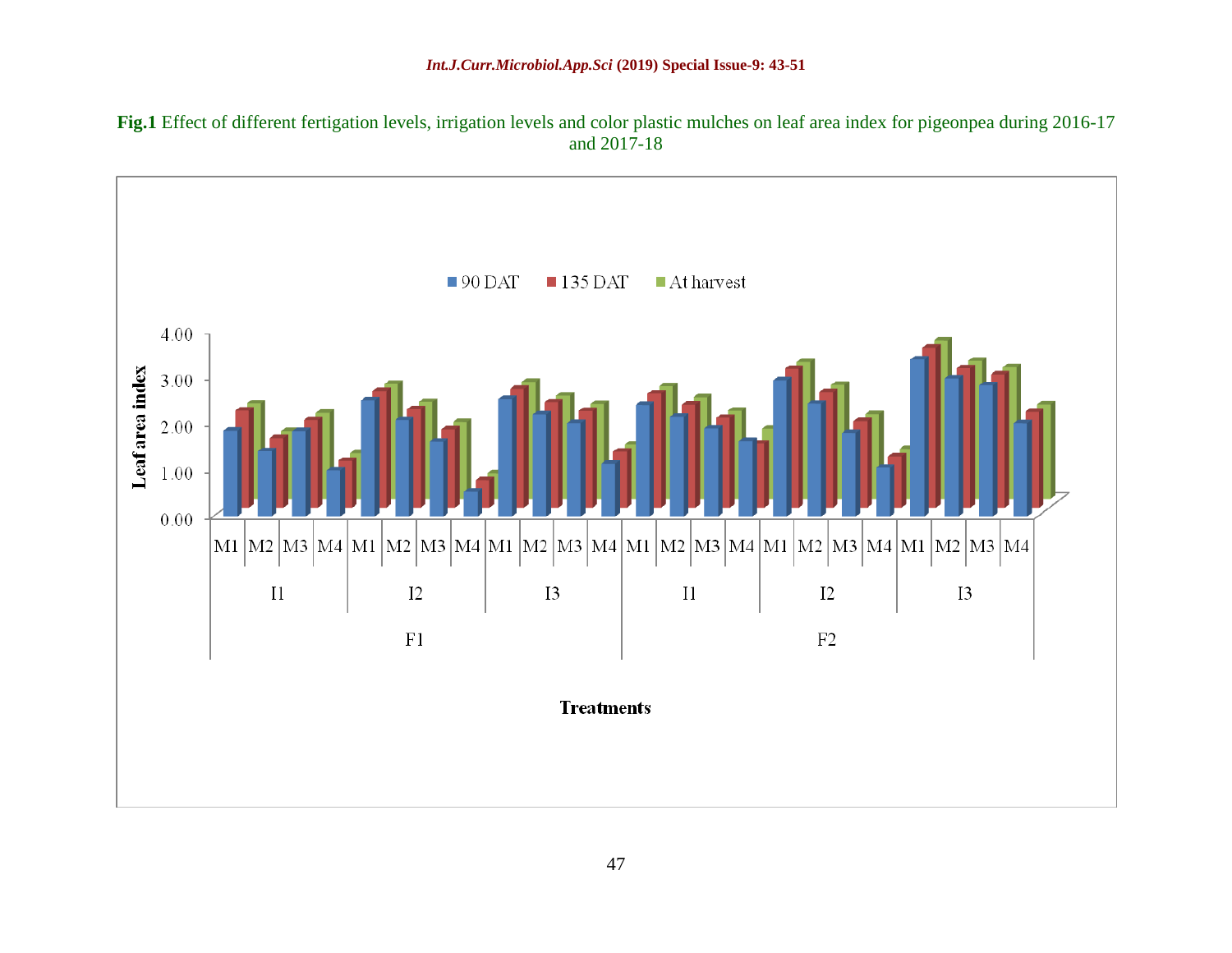

**Fig.2** Effect of different fertigation levels, irrigation levels and color plastic mulches on chlorophyll content for pigeonpea during 2016-17 and 2017-18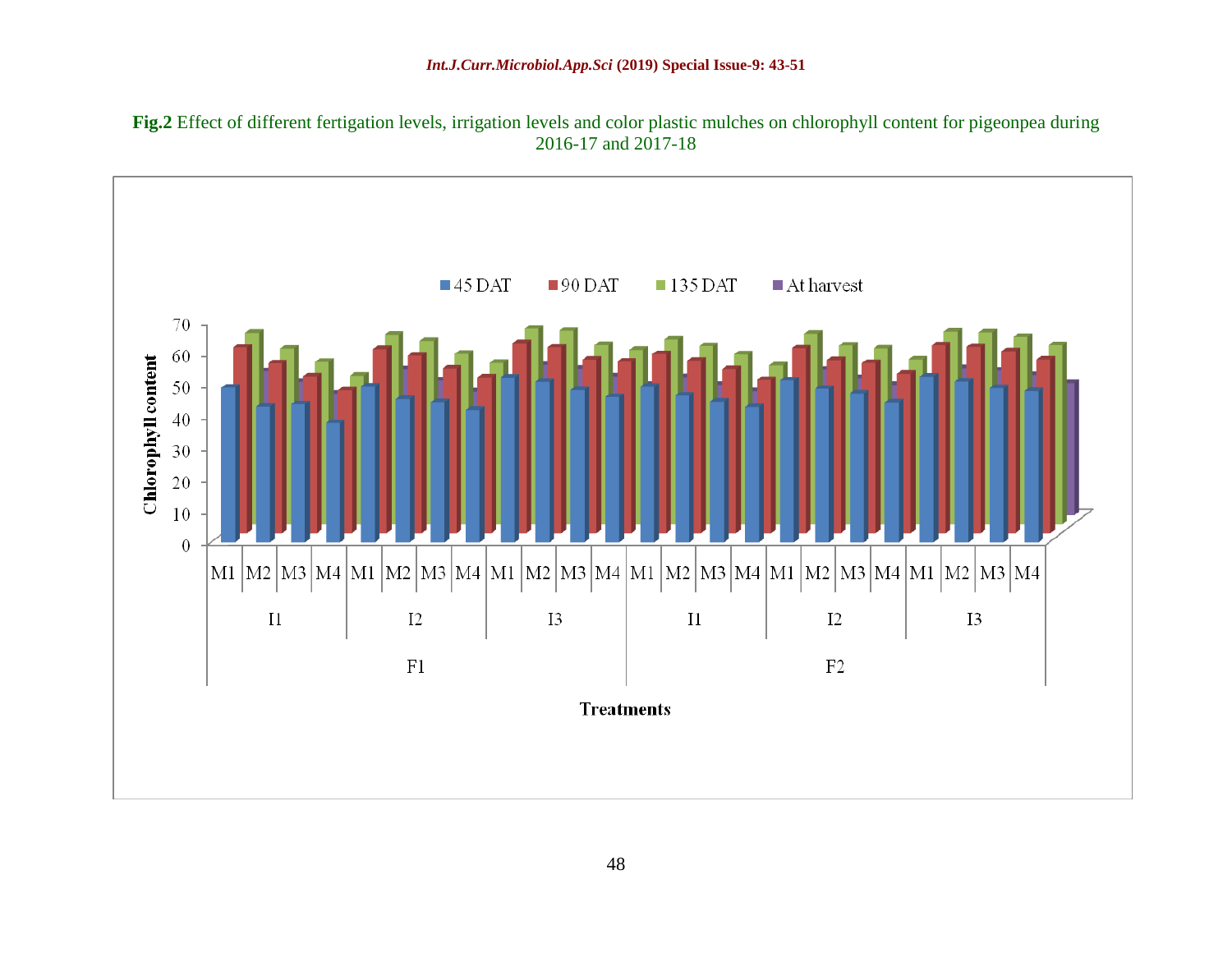The reduction in LAI with lower irrigation levels might be due to reduced turgor pressure under moisture stress conditions which affected the leaf cell expansion. Similar observations were also made by Nguyen *et al.,* (2009). The Increased leaf area index could be attributed to the increased functional leaf area and delayed leaf senescence by production of phytohormones that enhanced cell division and elongation (Elankavi *et al.,* 2009).

Leaf area index recorded in afternoon hours was higher in mulched plot as compared to plot without mulch. The LAI was more in white plastic colour mulch followed by silver plastic colour mulch and black plastic colour mulch compared with without mulch treatment. The LAI increased from emergence and reached its peak at crop maturity.

Increase in leaf area might be attributed to change in plant microclimate by mulch which results in better vegetative growth of crop. Leaf area might have increased as soil temperatures raised to high due to effect of radiation transmission to the soil from different color mulches. These results are corroborated with Jimenez *et al.,* (2002), Jimnez *et al.,* (2011) and Mehan (2014).

# **Chlorophyll content**

The photosynthetic pigments are some of the most important internal factors, which in certain cases can limit the photosynthesis rate. The chlorophyll content of pigeonpea in all treatment data are presented in Table 2 and Figure 2. The chlorophyll in the leaves of pigeonpea significant effect on fertilization, irrigation and colour plastic mulch.

The results indicated that chlorophyll in the pigeonpea leaves was maximum in 100 per

cent RDF and minimum was recorded as 75 per cent RDF. The chlorophyll is an essential component for photosynthesis occurs in chloroplasts a green pigments in all photosynthetic plant tissues, so more chlorophyll content in plants may be attributed to more uptake of nitrogen by the plants. Similar results were found by Malik *et al.,* (2011).

The results of this study indicated that nitrogen (N) and phosphorous (P) exhibited the most influence on the chlorophyll content of pigeonpea. Nitrogen is of vital important for plant growth due to being a part of amino acid, protein, enzymes and chlorophyll molecule.

Nitrogen is required by plants in comparatively larger amounts than other elements. The presence of N in excess promotes development of the above ground organs with abundant dark green (high chlorophyll) tissues of soft consistency and its contribution in increasing the grain yield. Such results clarified that N is essential for cell division and elongation as well as the root growth and dry matter content of pigeonpea (Saeid and Maryam, 2011).

Besides nitrogen, the results of this study also indicated that phosphorous (P) affect the chlorophyll content of pigeonpea. Phosphate is one of the most essential elements for plant growth after nitrogen. Phosphorous plays a significant role in several physiological and biochemical plant activities like photosynthesis, transformation of sugar to starch and transporting of the genetic traits (Mehrvarz *et al.,* 2008).

Phosphorous is important component which stimulates the photosynthesis and enters into the composition of rich energy compounds and strengthens roots of the plant. This leads finally to increase of the habit growth and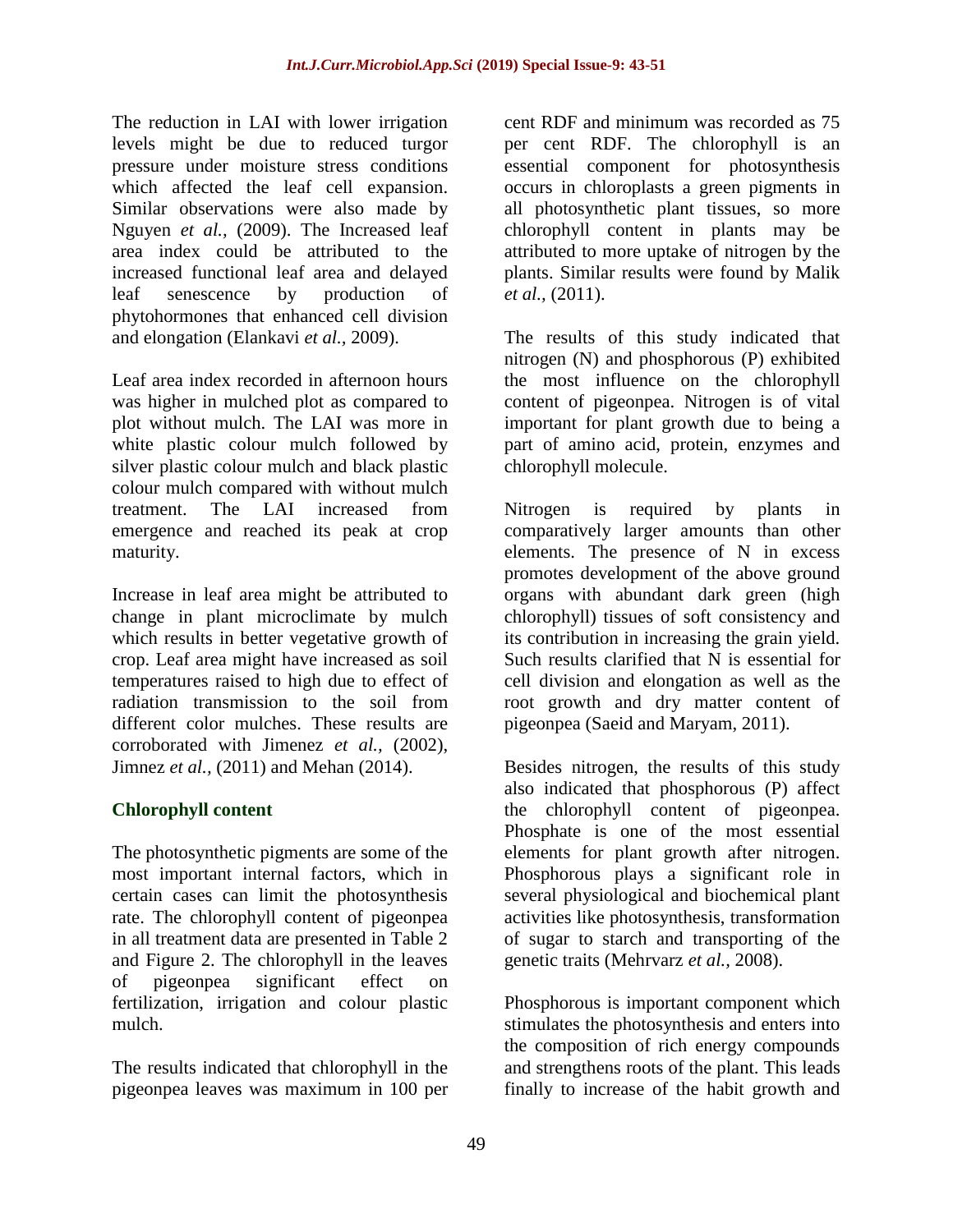chlorophyll content of the leaves. These results are in agreement with the findings of Jamal Ahmed Abbas (2009), Purwanto and Junaidah (2015).

From the present study it can be concluded that overall performance of pigeonpea crop was preeminent as compared to others. Mulching has significantly affect growth and yield of the pigeonpea crop and has important role in increase in leaf area index and chlorophyll content of the crop.

# **References**

- Ashworth, S. and Harrison, H., 1983, Evaluation of mulches for use in the home garden. *Hort. Sci*., 18:180-182.
- Elankavi, S., Kuppuswamy, G., Vaiyapuri, V. and Raman, R., 2009, Effect of phytohormones on growth and yield of rice. *Oryza,* 46(4): 310- 313.
- Jamal Ahmed Abbass, 2009, The effect of nitrogenous and phosphate fertilizers of the properties on the vegetative growth and aromatical oil yield of local mint (*Mentha spicata* L.). *American-Eurasian J. Sustainable Agril*., 3(2): 262-265.
- Jimenez, I. L., Saldivar, L. R. H., Aguilar, V. L. A. and Rio, L. D. J., 2011, Colored plastic mulches affect soil temperature and tuber production of potato. *Soil and Plant Sci*., 61: 365-371.
- Jimenez, L. I., Ruvalcaba, C. B., Castillo, H. F. and Velasquez, F. J., 2002, Effects of soil mulch and row covers on growth and yield of bell pepper. *Phyton*, 31: 101-106.
- Konyeha, S. and Alatise, M. O., 2013, Evapotranspiration and leaf area index of irrigated okra (*Abelmoschus esculentus* L.

Moench) in akure, south western city of Nigeria. *Int. J. Engg. Res. and Techno*, 2(9): 2880-2888.

- Kuttimani, R., Velayudham, K., Somasundaram, E. and Jagath Jothi, N., 2013, Effect of integrated nutrient management on corm and root growth and physiological parameters of banana. *Int. J. Advanced Res.*, 1(8):46-55.
- Malik, A. A., Chattoo, M. A., Sheemar, G. and Rashid, R., 2011, Growth, yield and fruit quality of sweet pepper hybrid SH-SP-5 (*Capsicum annuum* L.) as affected by integration of inorganic fertilizers and organic manures (FYM). *J. Agric. Technol*., 7(4): 1037-1048.
- Mehan, S., 2014, Studies on the effect of colored mulches on yield and quality of bell pepper (*Capsicum annuum*). *M. Tech. Thesis*, Punjab Agricultural University, Ludhiana (India).
- Mehrvarz, S., Chaichi, M. R. and Alikhani, H. A., 2008, Effects of phosphate solubilizing microorganisms and phosphorus chemical fertilizer on yield and yield components of Barely (*Hordeum vulgare* L.). *American-Eurasi* Abu-Bakr *an J. Agric. & Environ. Sci.,* 3 (6): 822- 828.
- Nguyen, H. T., Fischer, K. S. and Fukai, S., 2009, Physiological responses to various water saving systems in rice. *Field Crops Res.,* 112: 189- 198.
- Purwanto Budi Santosa and Junaidah, 2015, Effect of the combination of some fertilizers on chlorophyll content of Gemor (*Nothaphoebe coriacea*), Indonesia. *Asian J. Applied Sci*., 3(4):699-703.
- Saeid Hokmalipour and Maryam Hamele